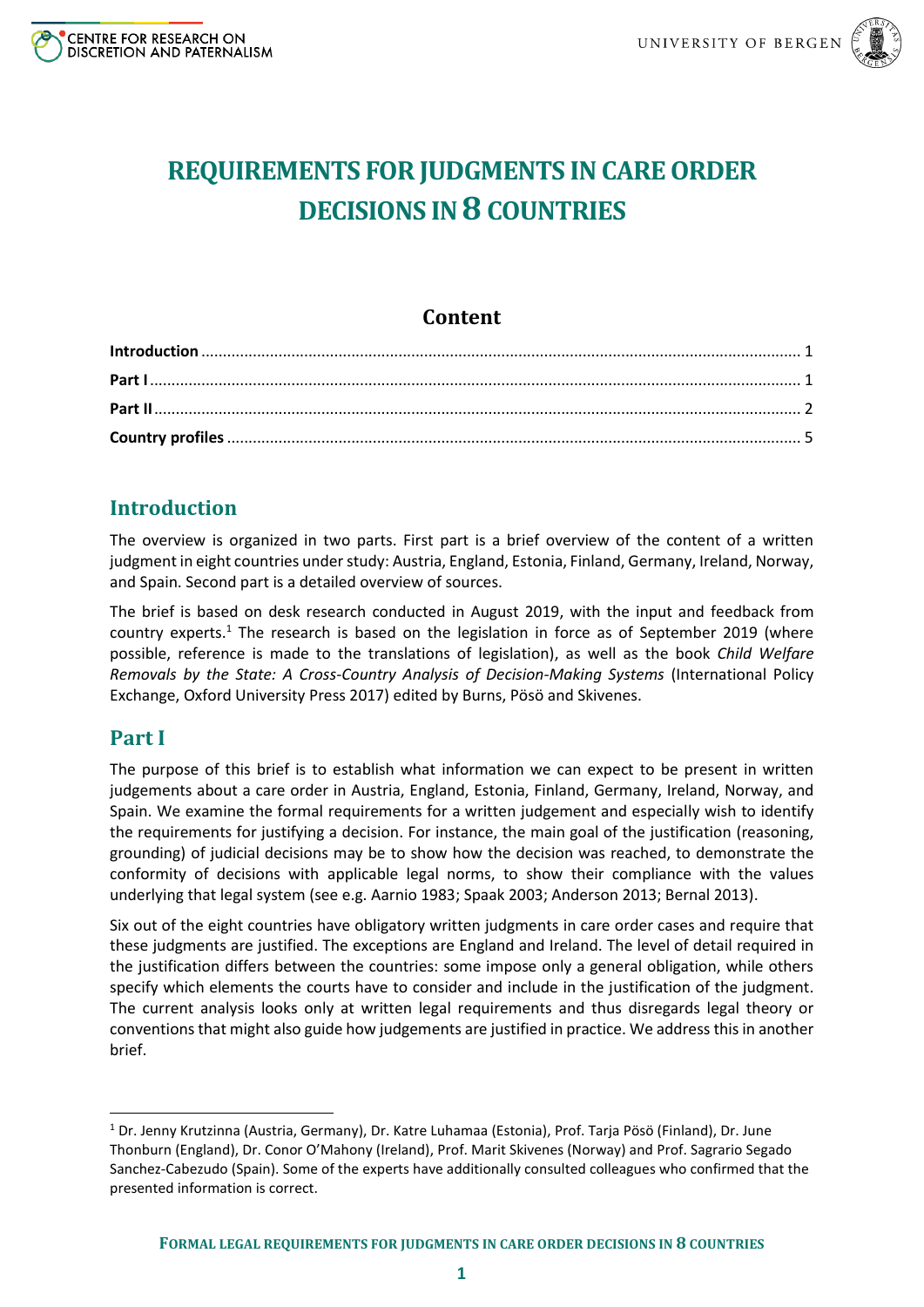

Table 1 contains a summary of the formal requirements of written judgements by country. Each of the headings represents an element of justification required by the laws of one or more countries. We have organised them in the order courts typically analyse the cases – starting from the facts and ending with the assessment of the former elements. Justifying a care order requires first and foremost *an obligation* to give reasons (or grounds) of a decision. Some countries require that these reasons show, which were the decisive facts and evidence of the case, court's statements relating to the different claims of the parties, listing central applicable legal provisions applicable to the facts, and the assessment of the above elements by the court. We have marked whether it is a formal, legal requirement, that the following elements should be included in the court's justification:

- *1. Obligatory reasoning – obligation to provide reasons for the decision.*
- *2. Facts and evidence – an obligation to show, which were the relevant facts and evidence for the decision;*
- *3. Requests of the parties – assessment of the central claims of the parties relevant for the dispute;*
- *4. Legal grounds – legal norms which guided the decision; assessment;*
- *5. Assessment of the facts in the light of legal norms.*

The ranking is based on simple reasoning that the more elements of justification are obligatory, the more comprehensive we can expect the reasoning and the information in the judgment to be.

| Country | Obligatory<br>reasoning | &<br><b>Facts</b><br>evidence | of<br><b>Requests</b><br>the parties | <b>Legal</b><br>grounds | Assessment | <b>Rank</b>             |
|---------|-------------------------|-------------------------------|--------------------------------------|-------------------------|------------|-------------------------|
| Norway  | Yes                     | Yes                           | Yes                                  | Yes                     | Yes        | 1                       |
| Austria | Yes                     | Yes                           | Yes                                  |                         | Yes        | $\overline{2}$          |
| Spain   | Yes                     | Yes                           |                                      | Yes                     | Yes        | $\overline{2}$          |
| Finland | Yes                     | Yes                           |                                      |                         | Yes        | 4                       |
| Germany | Yes                     | Yes                           |                                      | Yes                     |            | 4                       |
| Estonia | Yes                     | Yes                           |                                      | Yes                     |            | 4                       |
| England |                         |                               |                                      |                         |            | $\overline{\mathbf{z}}$ |
| Ireland |                         |                               |                                      |                         |            | $\overline{\mathbf{z}}$ |

*Table 1: Elements of justification as required by the national legislation. Country ranking.*

# <span id="page-1-0"></span>**Part II**

Two out of the eight countries (England and Ireland) represent common law systems, where the legal tradition has great importance, four countries represent Continental-European legal systems with centrally codified legislation, and two of the countries represent Nordic legal systems.

We have identified three levels of legal requirements relevant for the current study: 1) procedural legislation governing family law cases, 2) care order-specific formal requirements, and 3) practice guidelines and legal conventions that are not formally binding.

The summary presented in Table 1 shows the key formal requirements as present in the legislation or written tradition of each country. It includes the following characteristics:

- 1) the type of decision-making body (court or other bodies);
- 2) whether the care order decision has to be in a written form;
- 3) whether the law or practice guidelines specify a format for such judgments;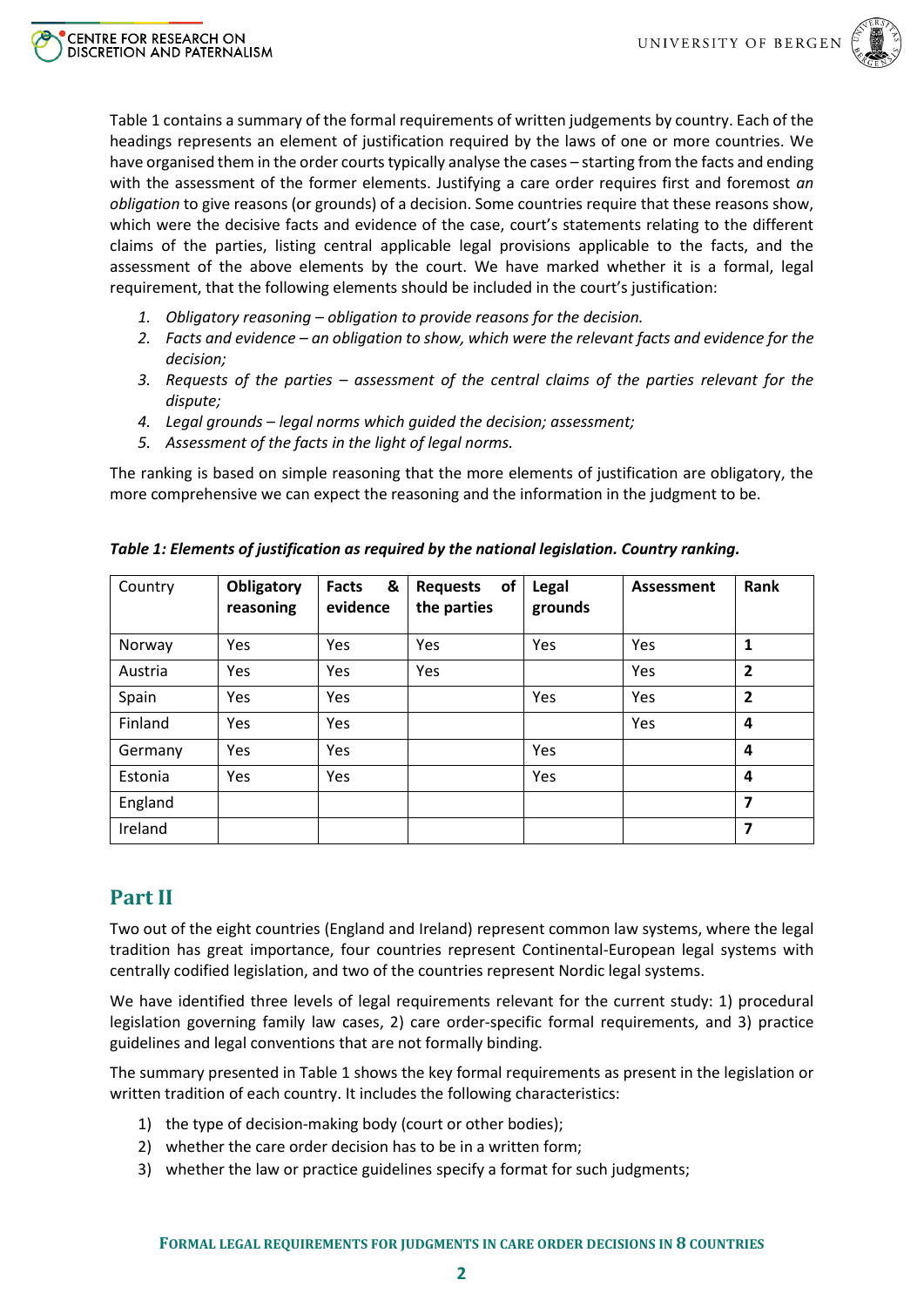



- 4) whether such a decision has to include information on the previous procedures;
- 5) whether the decision has to indicate central claims of the parties;
- 6) whether the decision has to provide relevant facts and evidence;
- 7) whether the court has to provide reasons for the decision;
- 8) whether the final resolution has to be included in the decision;
- 9) whether the court can refer to the documents without describing the exact content of them;
- 10) whether some of the decision-makers may write a dissenting opinion to the judgment;
- 11) whether there is a separate care order that the court adopts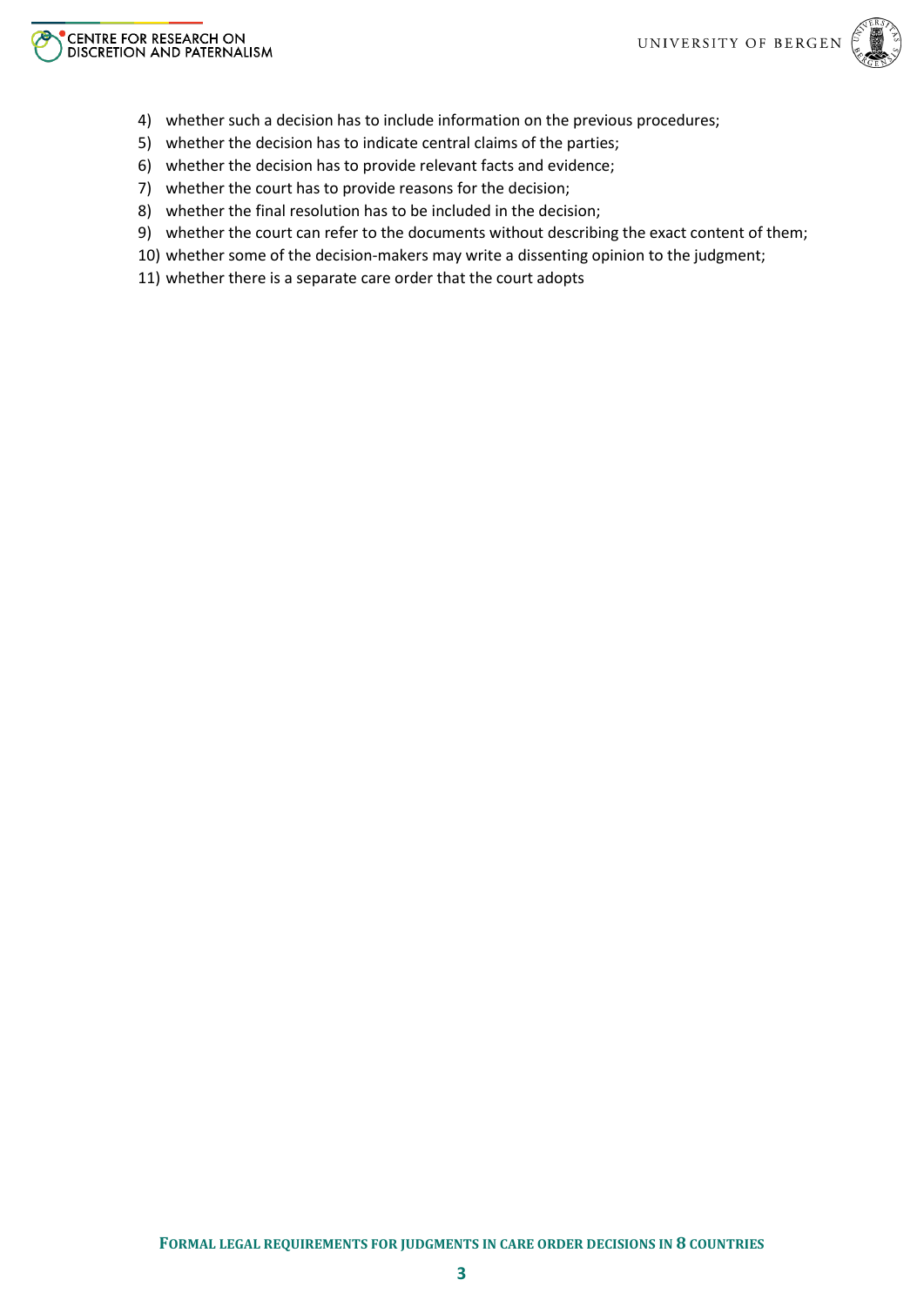



### *Table 1: Summary of formal requirements of the care orders in 8 countries*

| Country | Decision-             | Obligatory | Formal req. | Previous                 | Claims                   | Facts                    | Reasons                  | Resolution               | References     | <b>Dissent</b>           | Separate                 |
|---------|-----------------------|------------|-------------|--------------------------|--------------------------|--------------------------|--------------------------|--------------------------|----------------|--------------------------|--------------------------|
|         | making body           | written    |             | procedure                | of the                   | and                      |                          |                          | to             |                          | care                     |
|         |                       | form       |             |                          | parties                  | evidence                 |                          |                          | documents      |                          | order                    |
| Austria | <b>District Court</b> | Yes        | Legislation |                          | Yes                      | Yes                      | <b>Yes</b>               | Yes                      |                | No.                      | $\overline{\phantom{a}}$ |
| England | <b>Family Court</b>   | No         | Practice*   |                          | $\overline{\phantom{a}}$ | $\overline{\phantom{a}}$ | Yes*                     | $\overline{\phantom{a}}$ |                | <b>No</b>                | Yes                      |
| Estonia | <b>District Court</b> | Yes        | Legislation | $\overline{\phantom{a}}$ | Yes                      | Yes                      | Yes                      | Yes                      |                | No                       | $\overline{\phantom{a}}$ |
| Finland | Administrative        | Yes        | Legislation | Yes                      | Yes                      | Yes                      | Yes                      | Yes                      | Yes            | Yes                      | $\overline{\phantom{a}}$ |
|         | Courts                |            |             |                          |                          |                          |                          |                          |                |                          |                          |
| Germany | <b>Family Court</b>   | Yes        | Legislation |                          | Yes                      | Yes                      | Yes                      | Yes                      |                | No                       | $\overline{\phantom{a}}$ |
| Ireland | <b>District Court</b> | No         | Practice    | $\overline{\phantom{0}}$ | $\overline{\phantom{a}}$ | $\overline{\phantom{a}}$ | $\overline{\phantom{0}}$ | Yes                      | $\blacksquare$ | $\overline{\phantom{a}}$ | Yes                      |
| Norway  | County Social         | Yes        | Legislation | Yes                      | Yes                      | Yes                      | Yes                      | Yes                      |                | Yes                      |                          |
|         | <b>Welfare Board</b>  |            |             |                          |                          |                          |                          |                          |                |                          |                          |
| Spain   | Tutelage              | Yes        | Legislation |                          | $\overline{\phantom{a}}$ | Yes                      | Yes                      | Yes                      |                | No                       | $\overline{\phantom{a}}$ |
|         | Commission            |            |             |                          |                          |                          |                          |                          |                |                          |                          |

<span id="page-3-0"></span>*\* - the requirement has a limited extent.*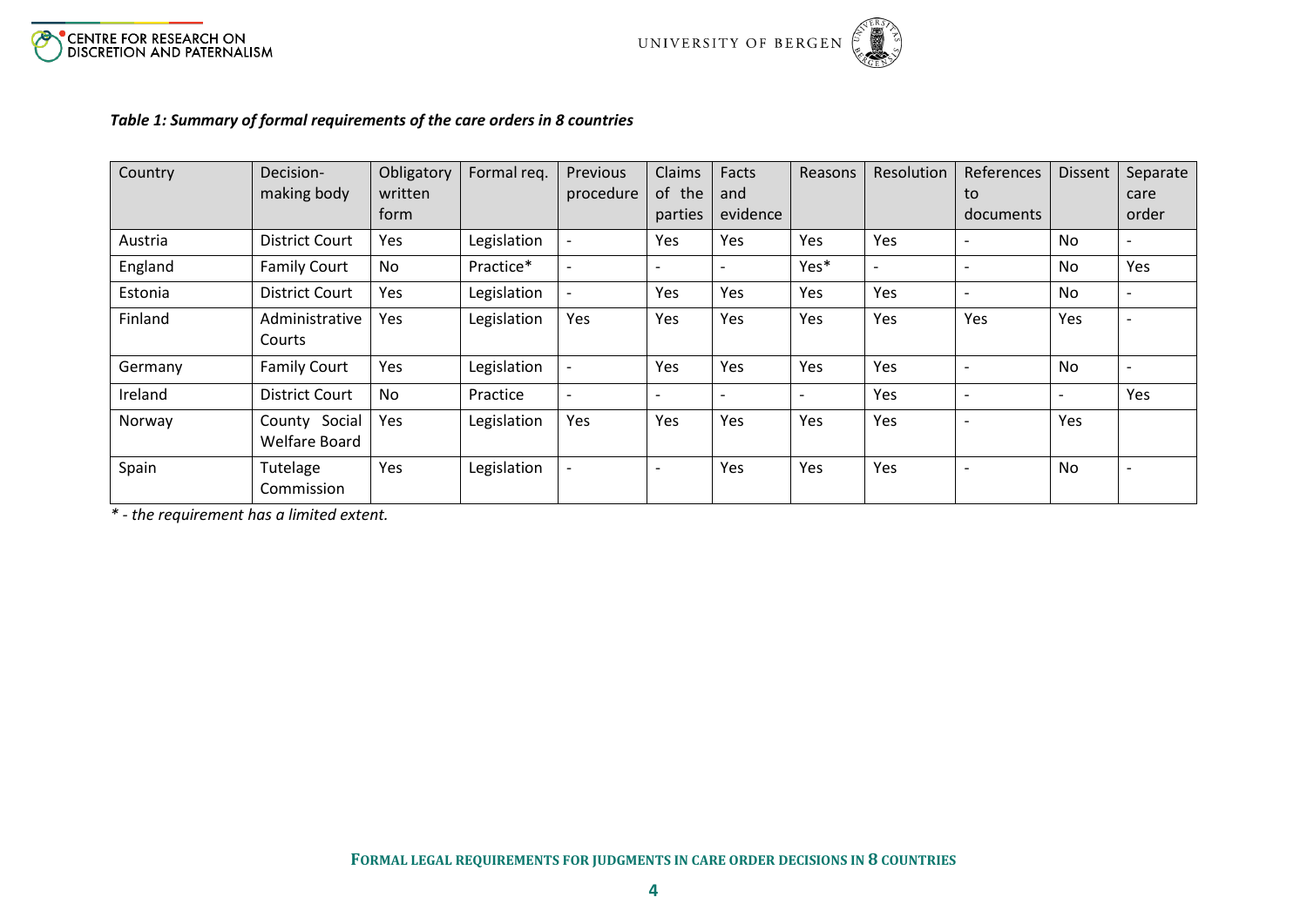



# **Country profiles**

In this section, we provide a summary for each country based on their national legislation.

### **Austria**

The necessary procedural steps and the content of the judgments in family law matters are regulated in the Non-Contentious Proceedings Act (NCPA), $<sup>2</sup>$  and in matters not regulated therein, the Austrian</sup> Code of Civil Procedure  $(CCP)^3$  applies.

According to s. 36 NCPA, the written form is obligatory for such decisions; however, the court can make interim and partial decisions when necessary. The written decision has to be sent to all the parties to the proceedings (s. 38). According to s. 417 CCP and s. 39 NCPA, a written judgment contains:

- 1. the name of the court and the names of the judges who contributed to the decision
- 2. the names, occupation, place of residence, party status, and the date and place of birth of the parties, as well as the names of their representatives;
- 3. the verdict;
- 4. the reasons for the decision.

The reasons for the decision summarise the main arguments and the claims of the parties, the substance of the dispute, facts of the case, the assessment of the evidence and the legal assessment. Admissible and inadmissible arguments, as well as admissible evidence, must be stated in the judgment. However, when the parties agree with the decision, the statement of reasons may be waived (s. 39(4) NCPA).

#### **Estonia**

The form and substance of the orders in non-contentious procedures (including orders relating to parental rights and adoption) is regulated in the Code of Civil Procedure<sup>4</sup> (CCP). Section 478(2) CCP provides that all orders in parental rights and adoption cases have to be in written form and reasoned. The written orders have to include the following information (s. 465 CCP):

- 1) the name of the court which made the order and the names of the judge and judicial clerk;
- 2) the time and place of making the order;
- 3) the number of the case;
- 4) the names of the participants in the proceedings and their representatives, if the participants in proceedings can be determined at the time the order is made;
- 5) the object of proceedings in which the order is made;
- 6) the object of the order;
- 7) the conclusion, and the procedure and term for appeal;
- 8) the reasons on the basis of which the court reached its conclusions; reference to the legislation according to which the court acted.

#### **England**

**.** 

There is no primary law regulating the format or formal requirements of care order judgments in England. There is also no obligatory written form for the judgments, and thus, written judgments are available only at the discretion of the judge.

<sup>2</sup> <https://www.ris.bka.gv.at/GeltendeFassung.wxe?Abfrage=Bundesnormen&Gesetzesnummer=20003047> (accessed 4 September 2019).

<sup>3</sup> <https://www.ris.bka.gv.at/GeltendeFassung.wxe?Abfrage=Bundesnormen&Gesetzesnummer=10001699> (accessed 4 September 2019).

<sup>4</sup> <https://www.riigiteataja.ee/en/eli/512042019002/consolide> (accessed 4 September 2019).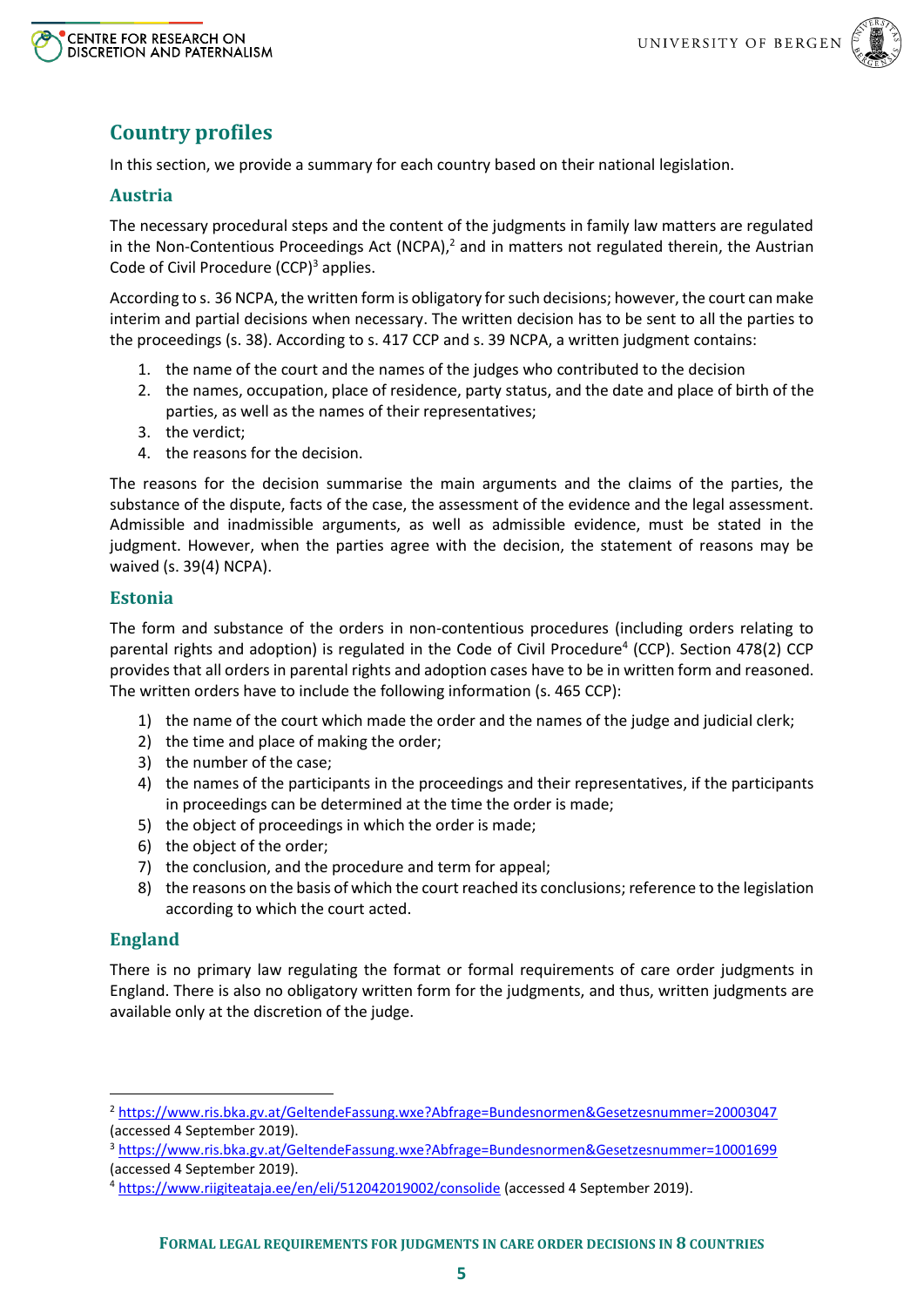

English family court procedure is partially regulated by written legal tradition that is summarised in the Practice Directions. Practice Direction 12A<sup>5</sup> sets out the order of different stages of the process of the care order proceedings. Furthermore, standardised forms exist in the English legal system that have to be submitted by the applicants in the case, as well as the care order format.<sup>6</sup>

There are a number of Practice Directions that govern different types of proceedings, some of which include more precise instructions relating to the format of the judgments. For instance, the Practice Direction 12J<sup>7</sup> regulates child protection arrangements relating to domestic abuse and harm and in section 40 provides that the court should always make clear how its findings on the issue of domestic abuse have influenced its decision on the issue of arrangements for the child. In particular, where the court has found domestic abuse proven but nonetheless makes an order which results in the child having future contact with the perpetrator of domestic abuse, the court must always explain why it takes the view that the order which it has made will not expose the child to risk of harm and is beneficial for the child.

### **Finland**

The form and obligatory substance of administrative judgments in Finland is regulated by the Administrative Judicial Procedure Act (AJPA, 586/1996).<sup>8</sup> Such decisions have an obligatory written form, and they have to be reasoned both on factual and legal grounds.

According to Section 54 of the Act, the decision has to contain:

- 1) the name of the court and the date of the decision;
- 2) parties to the proceedings and the application made by the social services;
- 3) to the extent necessary, an account of the course of previous proceedings;
- 4) an account of the claims of the parties and, to the extent necessary, the grounds on which they are based;
- 5) to the extent necessary, an account of the evidence given in the matter;
- 6) a statement of reasons indicating which facts and evidence have affected the decision and on which grounds it is based, and the final resolution;
- 7) the names of the persons participating in the decision-making and notification of a vote taken, or the dissenting opinion, which is appended to the decision.

The elements of the decision described above can be fully or partially replaced with copies or extracts of the application from social services, provided that this does not affect the clarity of the decision.

## **Germany**

1

The form and obligatory substance of judgments in family law matters is regulated by the Act on Proceedings in Family Matters and in Matters of Non-contentious Jurisdiction (FamFG),<sup>9</sup> while the German Code of Civil Procedure<sup>10</sup> (ZPO) applies to issues that are not specifically regulated in the FamFG. Section 38 FamFG and s. 313 ZPO provide the form and content of the judgment:

<sup>5</sup> [https://www.justice.gov.uk/courts/procedure-rules/family/practice\\_directions/pd\\_part\\_12a](https://www.justice.gov.uk/courts/procedure-rules/family/practice_directions/pd_part_12a) (accessed 4 September 2019)

<sup>&</sup>lt;sup>6</sup> See e.g. <u>https://formfinder.hmctsformfinder.justice.gov.uk/c110a-eng.pdf (</u>accessed 4 September 2019) <sup>7</sup> [https://www.justice.gov.uk/courts/procedure-rules/family/practice\\_directions/pd\\_part\\_12j](https://www.justice.gov.uk/courts/procedure-rules/family/practice_directions/pd_part_12j) (accessed 4 September 2019)

<sup>&</sup>lt;sup>8</sup> As of 1 January 2020, this act is replaced by a new Administrative Judicial Procedure Act (808/2019). In Finnish[: https://www.finlex.fi/fi/laki/ajantasa/1996/19960586;](https://www.finlex.fi/fi/laki/ajantasa/1996/19960586) as there have been no amendments to the Section 54, the English translation of the Act of the Section 54 is available at:

[https://www.finlex.fi/en/laki/kaannokset/1996/en19960586\\_20150891.pdf](https://www.finlex.fi/en/laki/kaannokset/1996/en19960586_20150891.pdf) (Both accessed 4 September 2019).

<sup>9</sup> <https://www.gesetze-im-internet.de/famfg/index.html> (accessed 4 September 2019)

<sup>&</sup>lt;sup>10</sup> [https://www.gesetze-im-internet.de/zpo/;](https://www.gesetze-im-internet.de/zpo/) in English[: https://www.gesetze-im-](https://www.gesetze-im-internet.de/englisch_zpo/englisch_zpo.html)

[internet.de/englisch\\_zpo/englisch\\_zpo.html](https://www.gesetze-im-internet.de/englisch_zpo/englisch_zpo.html) (accessed 4 September 2019)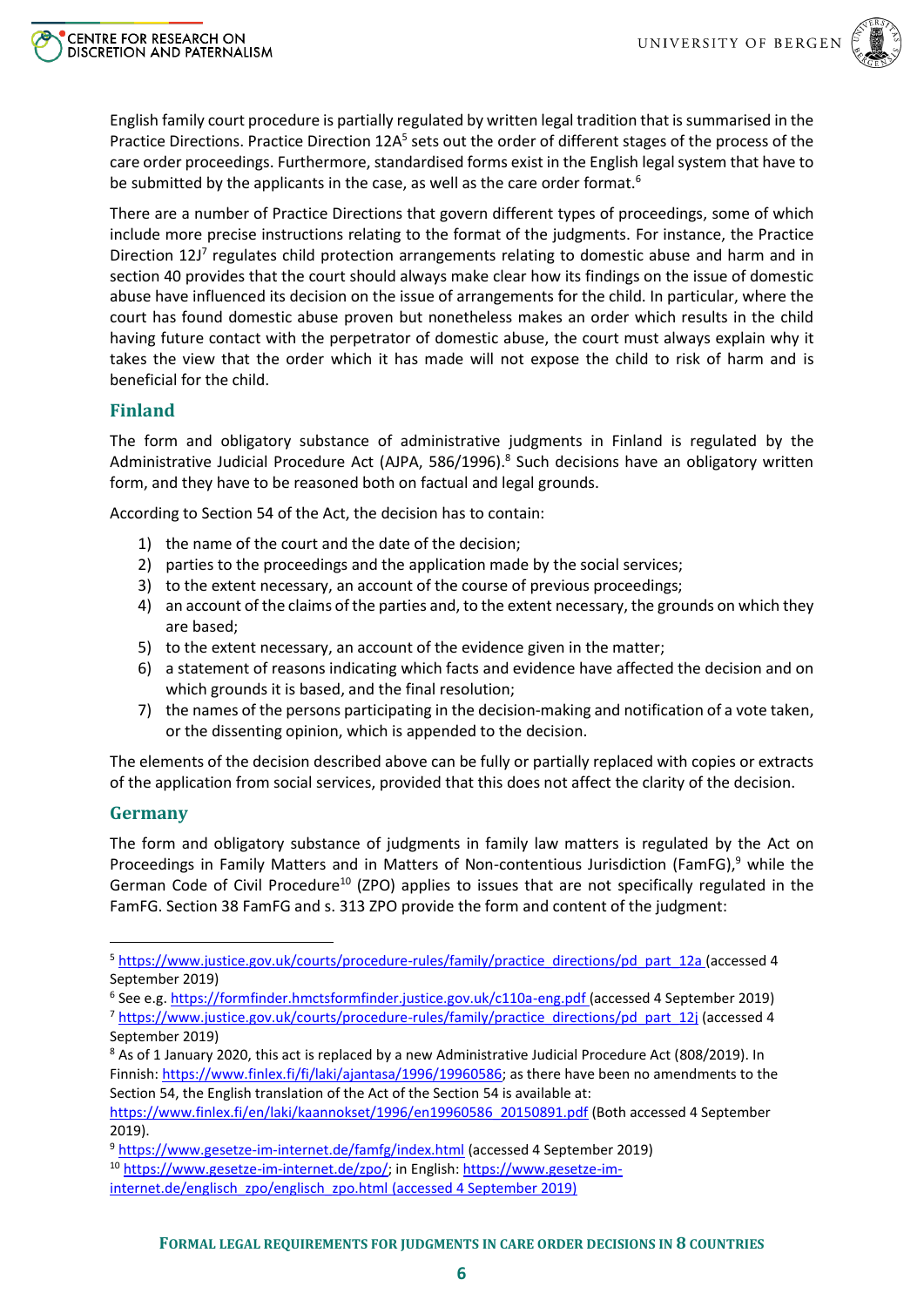

- 1. Names and legal positions of the parties, their legal representatives;
- 2. The designation of the court and the names of the judges contributing to the decision;
- 3. The date on which the court proceedings were declared terminated;
- 4. The operative provisions of a judgment;
- 5. The merits of the case;
- 6. The grounds and reasons on which a ruling is based.

Family law judgments concerning parentage or custody issues have to include the grounds for the decision. The section addressing the facts and merits of the case has to summarise the demands and claims of the parties together with the evidence provided. The details of the circumstances and facts, as well as the status of the dispute thus far are to be included by reference to the written pleadings, the records of the hearings, and other documents. The reasoning of the judgment should contain a summary of the considerations of the facts and circumstances of the case and the legal aspects on which the decision is based.

### **Ireland**

There is no legislation regulating the format or formal requirements of care order judgments in Ireland.

Irish legal tradition is available in written Family Practice Directions provided by the High Court. The procedure followed in family law proceedings is regulated in the Family Practice Direction (HC51).<sup>11</sup> Furthermore, there are District Court Rules adopted by the District Court Rules Committee that relate to children in care: S.I. No. 469/2008 - District Court (Child Care) Rules 2008;<sup>12</sup> S.I. No. 5 of 2006 -District Court (Children) Rules 2006;<sup>13</sup> S.I. No. 93/1997 – District Court Rules, 1997, Order 84 on Child Care;<sup>14</sup> and S.I. No. 143/2015 - District Court (Child Care) Rules 2015.<sup>15</sup> These rules regulate the forms, procedures and documents required during care order proceedings, but do not regulate the form of the final judgments.

In the Irish legal system, there is a separate document for a care order. The form 84.40O on Care Order<sup>16</sup> provides a format for the care order and mentions the following elements:

- a) The case number, court, date and judge;
- b) Parties to the proceeding;
- c) Statement of hearing the evidence;
- d) Statement on the need for protection of the child;
- e) Orders of the Court, including, when necessary, dates these orders are in force;
- f) Directions of the Court.

### **Norway**

**.** 

According to section 7-19 Child Welfare Act  $(CWA)^{17}$  of Norway, the procedure in the county Social Welfare Boards follows the civil procedure as set out in the Civil Procedure Act (CPA).<sup>18</sup>

Section 19-6 CPA provides that the ruling has to be in a written form and include:

- 1) The name of the court, time and place of the proceedings, parties and the court reference number.
- 2) The ruling is in writing and signed by the members of the board.

<sup>11</sup> <http://revisedacts.lawreform.ie/eli/1991/act/17/revised/en/html#PARTIV> (accessed 4 September 2019)

<sup>12</sup> <http://www.irishstatutebook.ie/eli/2008/si/469/made/en/print> (accessed 4 September 2019)

<sup>13</sup> <http://www.irishstatutebook.ie/eli/2006/si/5/made/en/print> (accessed 4 September 2019)

<sup>14</sup> <http://www.irishstatutebook.ie/eli/1997/si/93/made/en/print> (accessed 4 September 2019)

<sup>&</sup>lt;sup>15</sup> <http://www.irishstatutebook.ie/eli/2015/si/143/made/en/print> (accessed 4 September 2019)

<sup>16</sup>[http://www.courts.ie/rules.nsf/53bd32841fc5bbf280256d2b0045bb5d/72a65525facd27258025763c003cfae6](http://www.courts.ie/rules.nsf/53bd32841fc5bbf280256d2b0045bb5d/72a65525facd27258025763c003cfae6?OpenDocument) [?OpenDocument](http://www.courts.ie/rules.nsf/53bd32841fc5bbf280256d2b0045bb5d/72a65525facd27258025763c003cfae6?OpenDocument) (accessed 4 September 2019) (accessed 4 September 2019)

<sup>&</sup>lt;sup>17</sup> <https://www.regjeringen.no/en/dokumenter/the-child-welfare-act/id448398/> (accessed 4 September 2019)

<sup>18</sup> <https://lovdata.no/dokument/NLE/lov/2005-06-17-90> (accessed 4 September 2019)